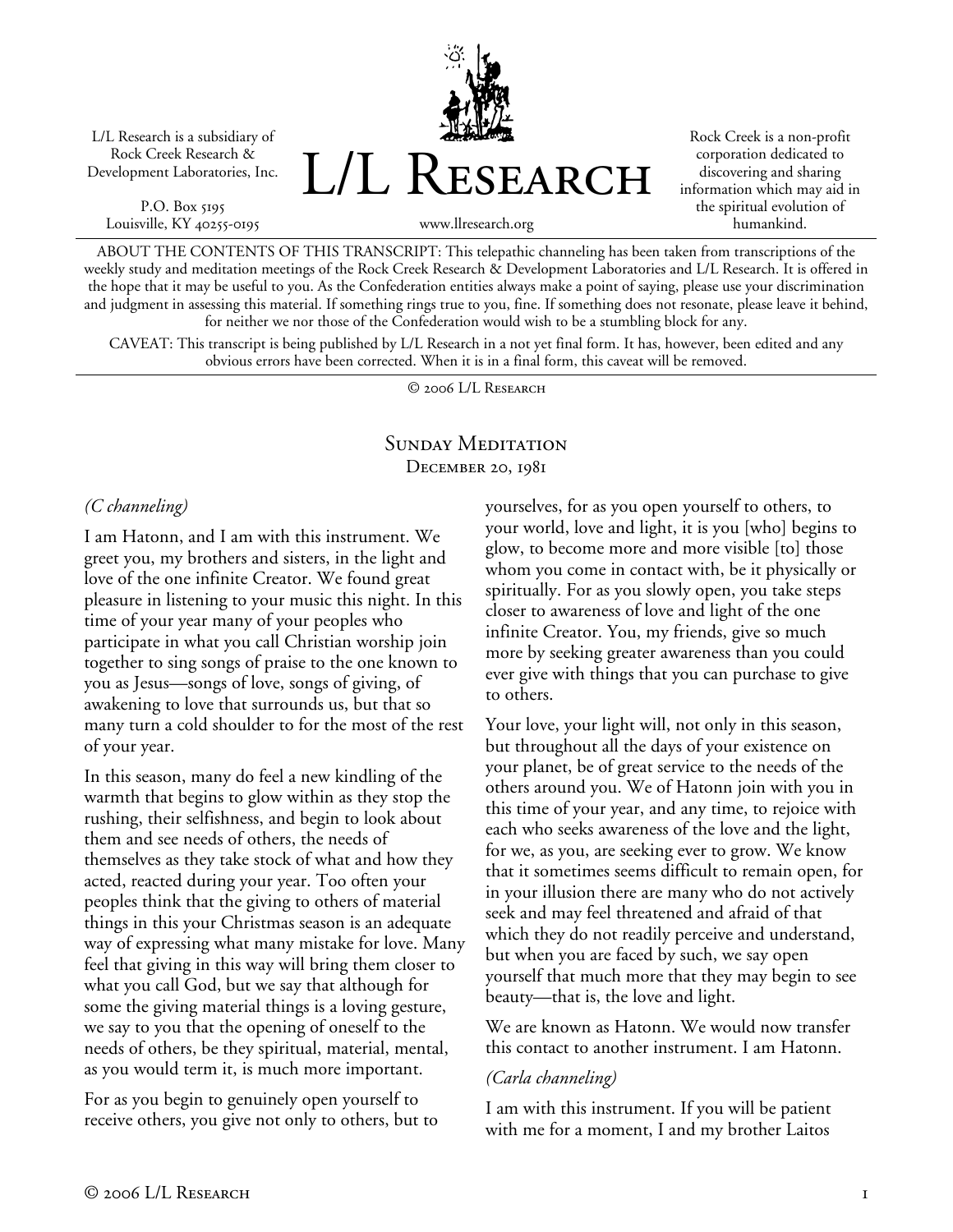would at this time wish to move among you and share our love and our light with each who may request it on a more personal basis in the form of our conditioning wave. If you wish to feel this wave, please mentally request it and we shall be with you, for a brief period, a bit more intensively. I am Hatonn.

### *(Pause)*

I am Hatonn, and I greet you once again, my friends, in the love and the light. May this time of your year be one in which you may find quiet moments, moments to find that which is the heart of your existence, for beneath all those things which you may do and those things which you may say, the heart of existence lies always near, and yet never quite so near as in the dead of winter, when a new life clean and fresh and untouched may spring from the desires and the love of the soul that waits to be born anew.

I am Hatonn. In new life we leave you—in love, in light, in hope, and in peace and always under the care of all that there is, the great and boundless unity of the one infinite Creator. Adonai. Adonai.

# *(Jim channeling)*

I am Latwii, and am with this instrument, and greet you all in our very best holiday cheer and, of course, we bring our greeting, as always, in love and in light.

We have the honor once again this evening of offering ourselves as somewhat of a Christmas present in the capacity of answering queries which those present might have the value in the asking. Are there any presents which we might open?

**Carla:** In the spirit of that question, I would like to rap with you.

# **L:** Stop ribbin'!

**Carla:** M1 in Denver, Colorado has had a series of extremely severe tragedies befall her family that have gone on over a period of years and have mostly to do with illness. Everyone but herself is ill in some way in which she cannot be of much help except by nurturing them. She would like to know what nature this catalyst is for her and if there is something that she could be doing to better use this catalyst, because she feels that at this moment it is about to overwhelm her.

I am Latwii, and am aware of your query, my sister. As for your loved sister some distance from this dwelling, we of Latwii can only speak in general terms concerning this entity, for we are most desirous of maintaining this entity's free will, as this is always our uppermost desire. In such a situation as this entity finds itself in it might be ascertained that there is a lesson which needs to be learned on an urgent basis, for the repeating of catalysts of what your people might call an intense nature is most usually a sign that a specific lesson has not been completely comprehended.

In such a situation as this one where [there is] the continuation of catalyst of an intense nature, especially that dealing with that known as the ill health or the disease, one may find a *(inaudible)* in reviewing each such instance quite carefully, as the surgeon with the scalpel; the viewing the complete nature of each such situation, looking at that which surrounds it, that which fostered it, that which was its genesis; looking also at the response to each situation by those finding themselves within its swirls of energy.

Further inspection would also be suggested into the results of each situation upon the entity. What lessons were learned? What possibilities were not explored? Where did the path of seeking lead from each situation? Looking at each situation in this manner may provide a pattern, a pattern of the catalyst, so that the entities within each situation might become aware—more aware—of those parts of the pattern previously ignored, for these particular types of catalysts do provide certain lessons.

When the lessons have not been completely comprehended, the catalyst must be repeated. We would remind this entity, and each such entity finding itself in a situation which has been repeated, that there is an infinite amount of time in which to learn all lessons. Each lesson within this illusion does carry with it certain responsibilities, certain abilities to respond. There is an infinite range of response possible for each lesson. There is free will, my friends. Lessons may be learned. Lessons may be ignored. Lessons may be postponed. There is no right or wrong way of learning. It may also be the case that an entity shall choose to learn lessons within the period of catalyst provided for the original lesson. All is quite permissible within the plan of the Creator and within the framework laid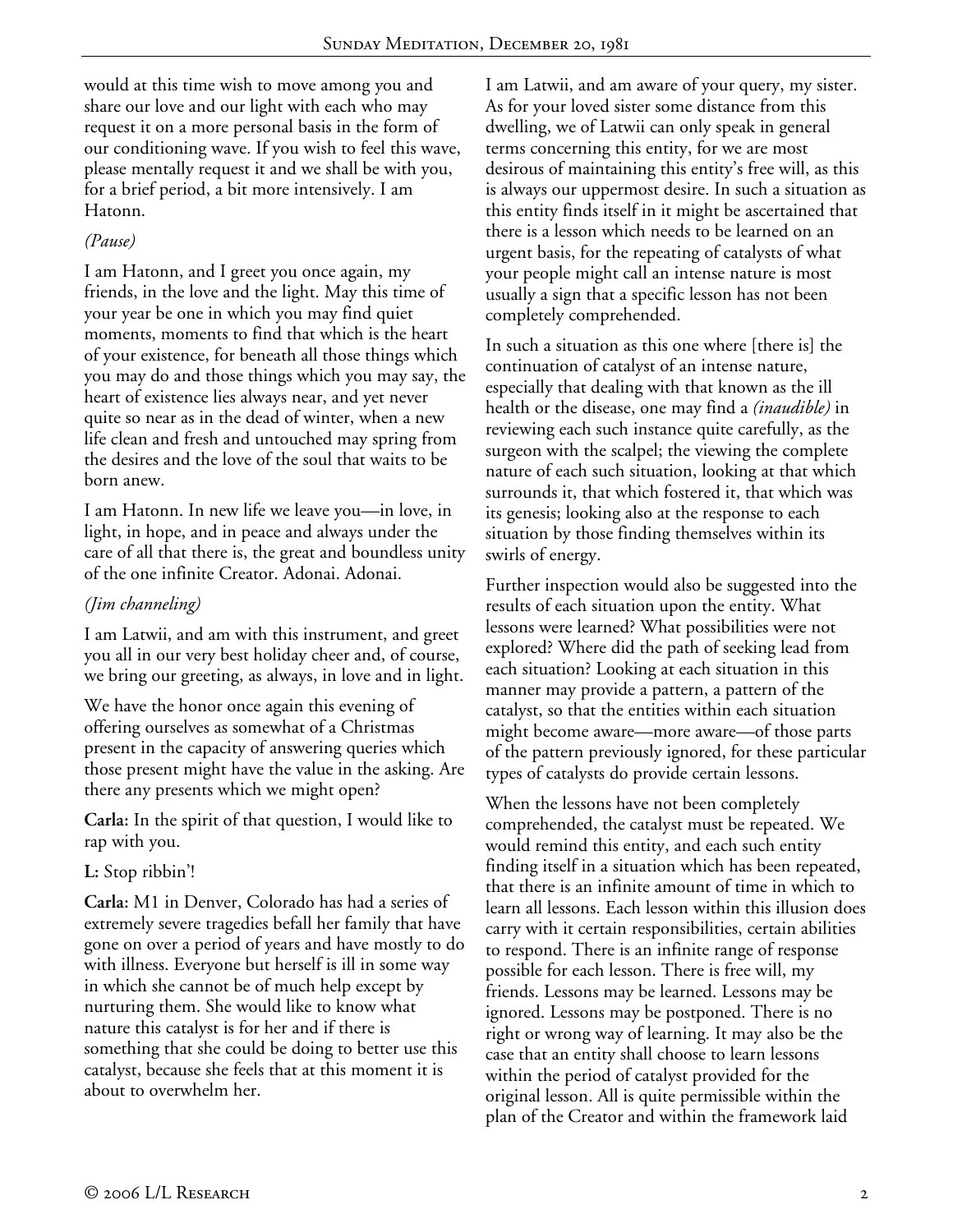by each entity before incarnation. It may also be the case that preincarnative choices have been made for the purpose of reminding the entity of certain lessons and their needs for mastery of these lessons within a certain period, therefore requiring the repeating of the providing of the catalyst.

To summarize our somewhat lengthy response, may we say that all such lessons and catalysts reviewed in meditation by the entity finding themselves within these lessons, will provide the entities with the solutions which are necessary for the learning of the lesson and the walking of the path.

#### May we answer you further, my sister?

**Carla:** Not on that point, no, and I thank you on the behalf of my friend M1. I would also like to ask a question that was prompted by a friend of mine named S. No matter how much difficulty I have ever been in, mentally or emotionally or physically, since I've been coming to these meetings, no matter how disharmonious I feel, I've always felt very close to the Confederation entities such as yourself that we contact at meetings, but S, who is having a lot of emotional feelings having to do with the feeling that she is not fulfilling her mission in this life, says that she has a feeling that the Confederation entities that she has been calling upon for so long look down upon her, but have put a wall between themselves and her, and she feels very lonely. I wondered if you could comment on this perception?

I am Latwii, and am aware of your question, my sister. In this regard, again we find ourselves able to speak only in general terms, for once again we wish foremost to respect the free will of this entity. This entity has for many of your years pursued the path of spiritual evolution and has, in her own way and manner, been of great service. This entity, as it is well known to your own being, has great potential and does recognize this potential. This entity wishes to be of service in a manner which is equal to this potential. This entity, in its own evaluation of its service, has felt that it does not yet meet its potential.

We of the Confederation of Planets in Service of the Infinite Creator look upon each of your peoples, this entity as well, as having infinite potential for service, each potential unique. We can say that no entity of Confederation affiliation ever puts a wall between itself and those who seek its service. Many we find upon your planet who put walls within their own being, for it might be, shall we say, necessary for a

certain time for an entity to build a wall and to contain itself so that it might know what its limits are within that wall, and it might be necessary at a later time for that entity to remove that wall which it has placed within its own being by its own efforts, for its own reasons, so that it might explore yet more means of service, new fields of consciousness, and new depths of its own being.

It is often necessary for an entity to place certain restrictions upon the self so that certain lessons might result from experiencing those restrictions. This entity has chosen to serve in a way which is not yet revealed fully unto it. The wall does keep that revelation from piercing through into consciousness, for reasons which this entity can find within its own being as a result of its continued seeking. We would only suggest to this entity the continued seeking, for the highest path of service shall provide it with the ladder, shall we say, to scale the wall which it has erected.

#### May we answer you further, my sister?

**Carla:** I have one more question, and thank you on behalf of S. I think if she wants to ask further on this point she'll probably write me. I have a question of my own. In the past month or so we've had a couple of fairly remarkable healings of people for whom we have prayed and sent light and I was wondering if you could comment on the method that we use to send light in order that we might become better channels for that light, and refine that channel if we possibly could?

I am Latwii, and am aware of your query, my sister. We are quite pleased with the efforts made by this group in the area of healing, and we may add that there is no effort which does not have its positive effects. The technique used by this group—the envisioning of the entity to be healed surrounded by light—is effective to a degree. At this time surveying those present, those a part of this group, in this surveying we feel that there is the possibility of one refinement which those present might add to their current technique. This would be spending more of that which you call time visualizing each entity to be healed, seeing first the diseased nature of the entity as described by the one asking for the healing for the entity. A few moments spent visualizing the diseased nature of the entity would then best be followed by the same amount of time spent seeing the entity to be healed, healed. Do not attempt to see the healing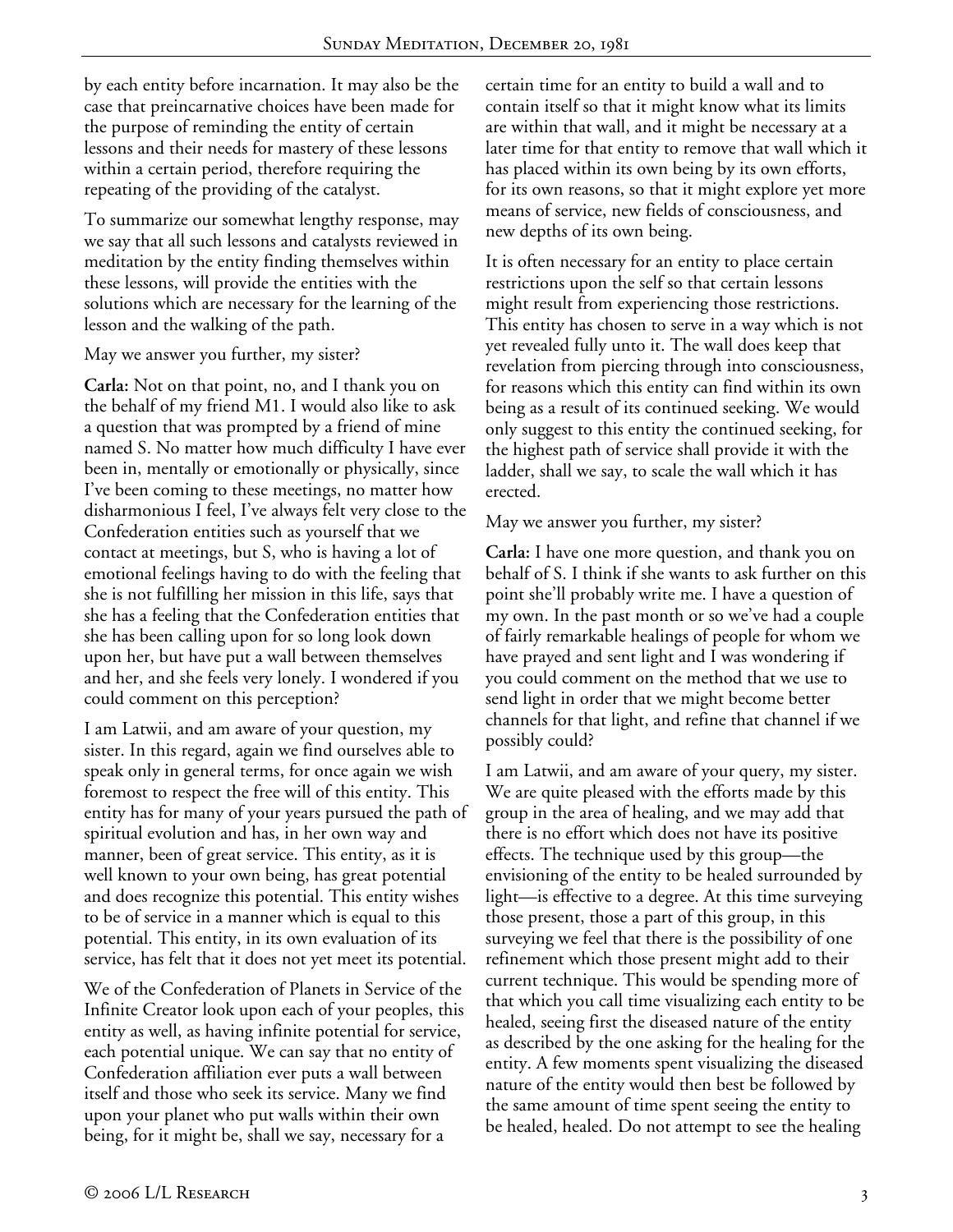occurring, but see it completed. Again, see the entity surrounded by light.

At this time we feel this is the only suggestion which we might make that would increase the growing ability of this group to do that which [it] is providing of the healing energy.

May we answer you further, my sister?

**Carla:** No, thank you, Latwii. I really appreciate the time you took.

I am Latwii, and we are most grateful to you as well, and to each in this group for allowing us to spend that which you call time with you. May we answer yet another question at this time?

**M2:** Yes, please. Latwii, I have some problem with some choices in my life from time-to-time where either of two options look like the positive option, yet either of the two options look like there may be a lot of negativism. I have a problem determining what's right and wrong. Can you perhaps help me?

I am Latwii, and am aware of your question, my brother. We find, indeed, in this particular illusion it is not always easy to travel the paths which are laid before the seeker of spiritual evolution. This illusion does provide many areas which might be considered between the poles of that known as right or good and that known as wrong or bad. Many are the areas of grayness that confuse those who choose to serve others …

#### *(Side one of tape ends.)*

# *(Jim channeling)*

I am Latwii, and am once again with this instrument. To continue our response in terms of a general nature, we may say that at any time when you find a choice of paths which is not clear in your own mind, in your own heart, in your own being, that retiring yourself into yourself in meditation is the most helpful avenue of choice. Meditate upon each path, examine all possibilities, feel within your being a choice of yes and no for each path. Travel the "yes" and "no" for each paths in meditation in your own being. Visualize as clearly as possible the results of traveling each path. See in great detail the ramifications of each choice. Experience your feeling about each choice. Allow these distillations of feeling to permeate your being. Imagine each as real.

Find, then, within your being the patience necessary to make no choice until a choice must be made. Then, make your choice when it must be made, from the depths of your being, after having traveled all possibilities in your visualized reality. The response most appropriate for you at each turn shall became evident, for as ye seek, ye shall find. Many times this has been said to your peoples. Again, we repeat, for those who seek there shall be that finding of a new goal, for as the magnet draws the iron, so does the seeker draw the sought.

May we answer you further, my brother?

**M2:** No, I know that will be very helpful for me. Thank you.

We are most grateful to you as well. May we answer another question at this time?

**A:** I have a question. For those living in confusion … if one has the knowledge which could be given to others which could either cause them to have a greater understanding or to be in more confusion, is it better to be silent or to try to lift confusion?

I am Latwii, and am aware of your question, my sister. And in this regard we might respond as we are, for we of Latwii seek to be of the service which is requested of us and would suggest to each present that when attempting to assist another self within your illusion, to assist in the highest degree one must be asked for assistance. To give that which is not sought is to add to the confusion of another self. If asked for advice, give that which you feel to be of the highest and best available to you. Allow it to come through your being as you serve as a channel, for all entities are channels of the one Creator. Give that which comes from you naturally when it is requested. Allow the one requesting assistance to digest, shall we say, the food which you have provided for its nourishment. Reply further when requested for more information. Resist the, shall we say, temptation to be that known to your peoples as the teacher when the teachings are not requested. Give that which is requested and which comes easily from your being.

May we answer you further, my sister?

**A:** Only a question as to whenever answering there is the free will. How do you know when you're going against someone's free will?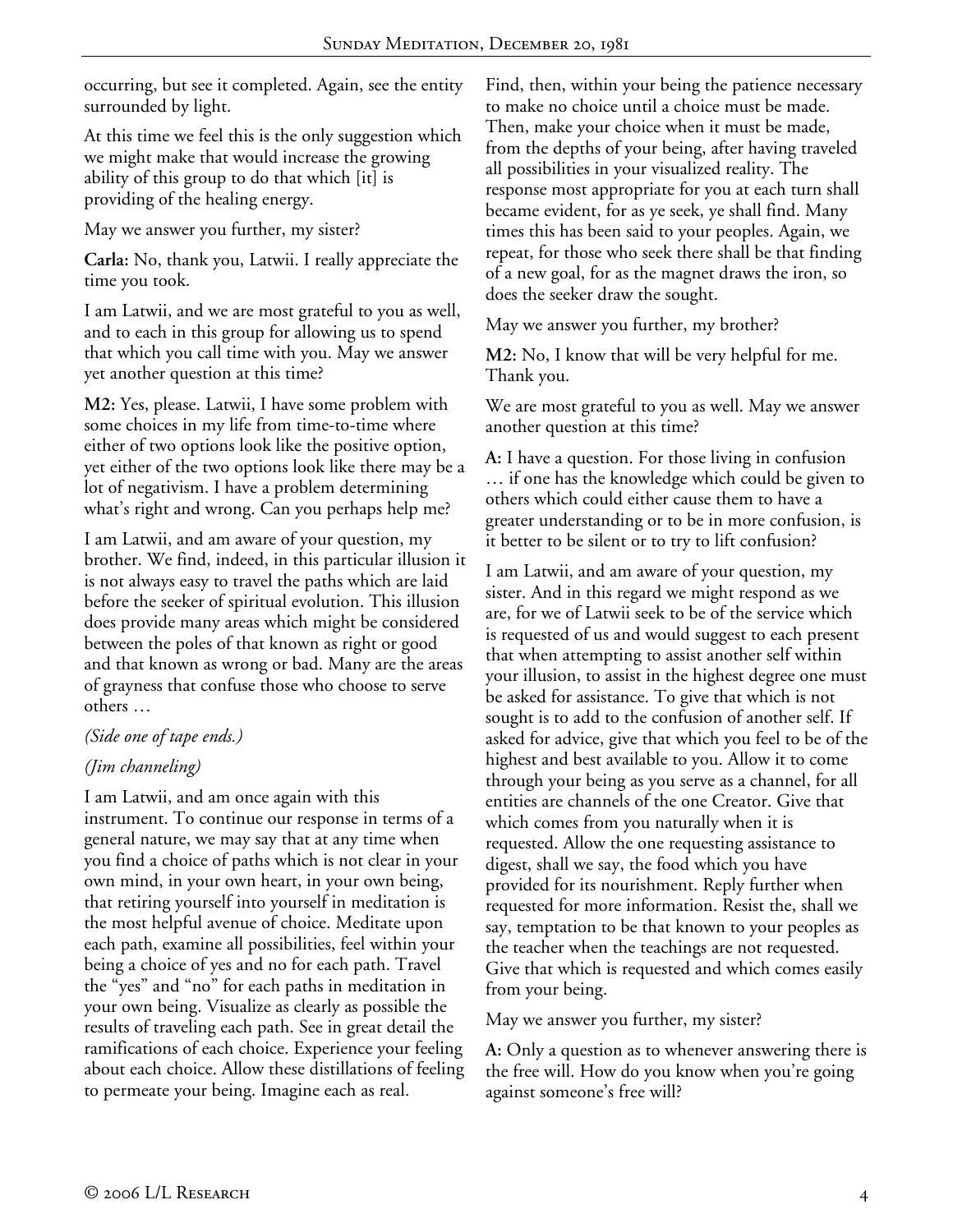I am Latwii, and am aware of your question, my sister. We might say in this regard that as you come into contact with those who request your assistance you do not violate their free will by responding to their requests, for, whatever your response, they are always free to refuse your assistance, for there is nothing special about any entity within this illusion in relation to any other entity which would make any entity believe that which another offers as assistance. There is little chance of infringing upon the free will of another self if you respond to their requests for assistance and do not offer, without the request for assistance, aid which is not sought.

May we answer you further, my sister?

**A:** No. Thank you, though.

I am Latwii, and we are most grateful to you as well. Is there another question at this time?

**L:** I have several questions, Latwii. First on the subject of healing. In working with the instrument known as Carla in this area we have found that our efforts can produce temporary effects, but not permanent effects. Have you any advice to offer to assist us in making our efforts more permanent?

I am Latwii, and am aware of your questions, my brother. Again, in this area we find that to maintain your free will we must respond only in general and suggest that the continued, shall we say, balancing efforts of the one known as the healer is the endeavor which shall provide the increased ability to offer the opportunity for healing, for the opportunity for healing must flow through the entity as water through a pipe and the pipe must be cleared of the blockages which do not permit easy flow of the nourishing water.

May we answer you further, my brother?

**L:** Yes. In our efforts I have been using the process of conditioning diseased parts taking on a healthy aspect. If I understood your comments earlier this evening, you strongly advise against that process. Could you speak on that subject?

I am Latwii, and am aware of your question, my brother. In this regard we might say that certain techniques do work for certain entities, and can repeat our suggestion that seeing the entity becoming healed is an aid to healing, but seeing the entity healed is perhaps more efficacious. This shall be discovered by each entity as the entity practices

that known as the healing art. We offer our suggestions as humble advice and would advise further that each entity make these discoveries for the self, for until the self believes such and such a situation to be correct the entity shall not have the faith that such is correct and no amount of, shall we say, correctness shall allow that technique to work for that entity.

#### May we respond further, my brother?

**L:** I have a last question on a different, more personal, subject. I have found in myself recently an ambivalence on the subject of emotional relationships, when I find a part of me strongly drawn toward it and at the same time, given the opportunity, often find reasons to avoid it. I realize that this is something I'm going to have to sort out for myself, but I would appreciate any observations of a general nature that you could make on the lessons to be learned from the interactions.

I am Latwii, and am aware of your question, my brother, and upon this subject we may speak a few words, and suggest that the relationships between your peoples, especially those of the male to the female, are somewhat tinged, shall we say, with the coloration of one entity pitted against another, both vying for the, shall we say, emotional satisfaction of owning the affections of the other. Your relationships of the sexual nature, male to female, do suffer somewhat in your society because of the coloration of what has been named, shall we say, the adversary relationship by our brothers and sisters of the social memory complex of Ra. It is not particularly easy for entities within your illusion to join with their polar opposites, for there is the bartering of emotions which does, in the final analysis, hinder the free flow of that known to your peoples in sparing degree as love, for that concept of love does not in its true form know any boundary, does not know any limitation to amount which may be given, does not know that there is the, shall we say, artificial need to be balanced by more of the concept of love given by another in order to balance the scales of the relationship and to complete the transaction of emotions.

The concept of love is the free giving of the self without reservation to another because the other is as it is. The giving of love which demands another be other than it is is a distortion of love which has severe, shall we say, ramifications and does result in